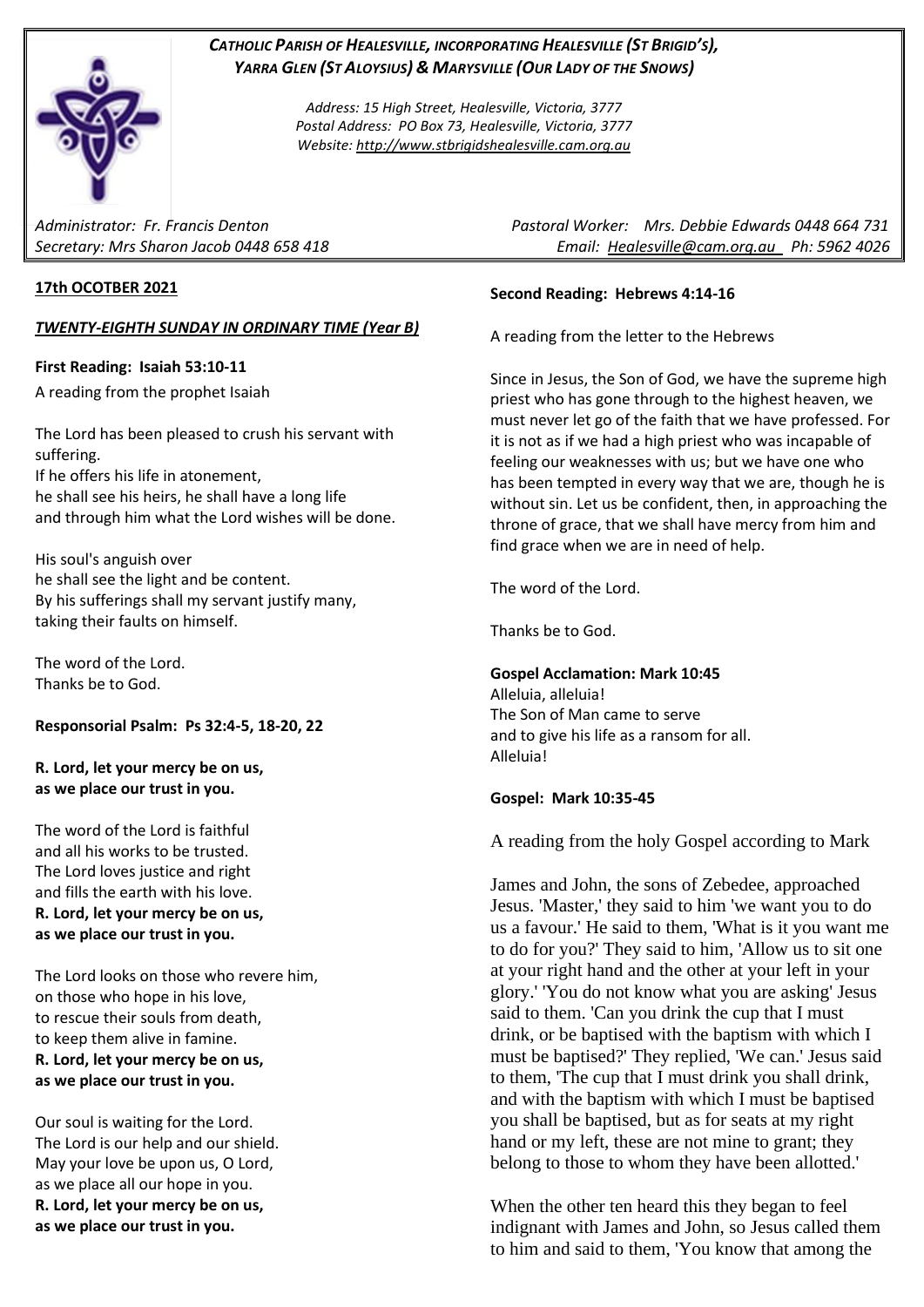pagans their so-called rulers lord it over them, and their great men make their authority felt. This is not to happen among you. No; anyone who wants to become great among you must be your servant, and anyone who wants to be first among you must be slave to all. For the Son of Man himself did not come to be served but to serve, and to give his life as a ransom for many.'

The Gospel of the Lord.

Praise to you, Lord Jesus Christ.

**AN ACT OF SPIRITUAL COMMUNION My Jesus, I believe that You are present in the Most Holy Sacrament. I love You above all things, and I desire to receive You into my soul. Since I cannot at this moment receive You sacramentally, come at least spiritually into my heart. I embrace You as if You were already there and unite myself wholly to You. Never permit me to be separated from You. Amen.**



The Parish office is closed during lockdown. Staff are working from home during this time and available

by phone Debbie's phone number is 0448 664 731 and Sharon's is 0448 658 418. Parish email: healesville@cam.org.au

The weekly mass can be found on St Patrick's website under latest parish news <https://stpatrickslilydale.org.au/>

# **Thanksgiving Collection during lockdown 5 th August to 7th October**

# **St Brigid's Healesville**

Thanksgiving: Cash \$365.00 EFT: \$1005.00 Presbytery: \$255.00 Priest Retirement Fund \$60.00

# **St Aloysius, Yarra Glen**

Thanksgiving: Cash & Cheque \$230.00 Presbytery: \$80.00

**Our Lady of the Snows, Marysville**  Thanksgiving: \$0.00



*Blessed Franz Jägerstätter (1907-1943)*

On Conscience and Freedom

Disney's 1940 classic Pinocchio tells the story of a wooden marionette that is magically brought to life by a blue fairy. Although still a wooden puppet, Pinocchio can move, talk and think. As the Blue Fairy explains: "prove yourself brave, truthful and unselfish and one day you will be a real boy." In order to become a "real boy" Pinocchio must first discover what it means to be truly human. A marionette is a caricature of a real human. A marionette has no freedom: everything it does is controlled by the puppet-master pulling his strings, though in the hands of a truly skilled puppeteer the puppet can almost seem to be acting independently. When the Blue Fairy brings Pinocchio to life the first thing that happens is that the strings fall away. He is now free. Being free, however, comes with its own dangers: being a morally responsible agent means that Pinocchio must learn to do good, and avoid evil. Fortunately he is helped along by his guide Jiminy Cricket. Just as Pinocchio acts as a symbol of the quest for authentic human freedom, Jiminy Cricket functions as a symbol of conscience, as he sings to Pinocchio from the outset, "always let your conscience be your guide." Like Jiminy Cricket, consciences can be followed, but they can just as easily be ignored, to our peril.

Naturally, the Catholic understanding of conscience is a little more nuanced than the voice of a talking cricket. In our Post-Freudian world, many people falsely identify the voice of conscience with the sub-conscious 'super-ego'. In other words, it's assumed that our conscience has no basis other than the sum of our subjective thoughts and feelings. The Catechism offers a more elevated definition: "Conscience is a judgment of reason whereby the human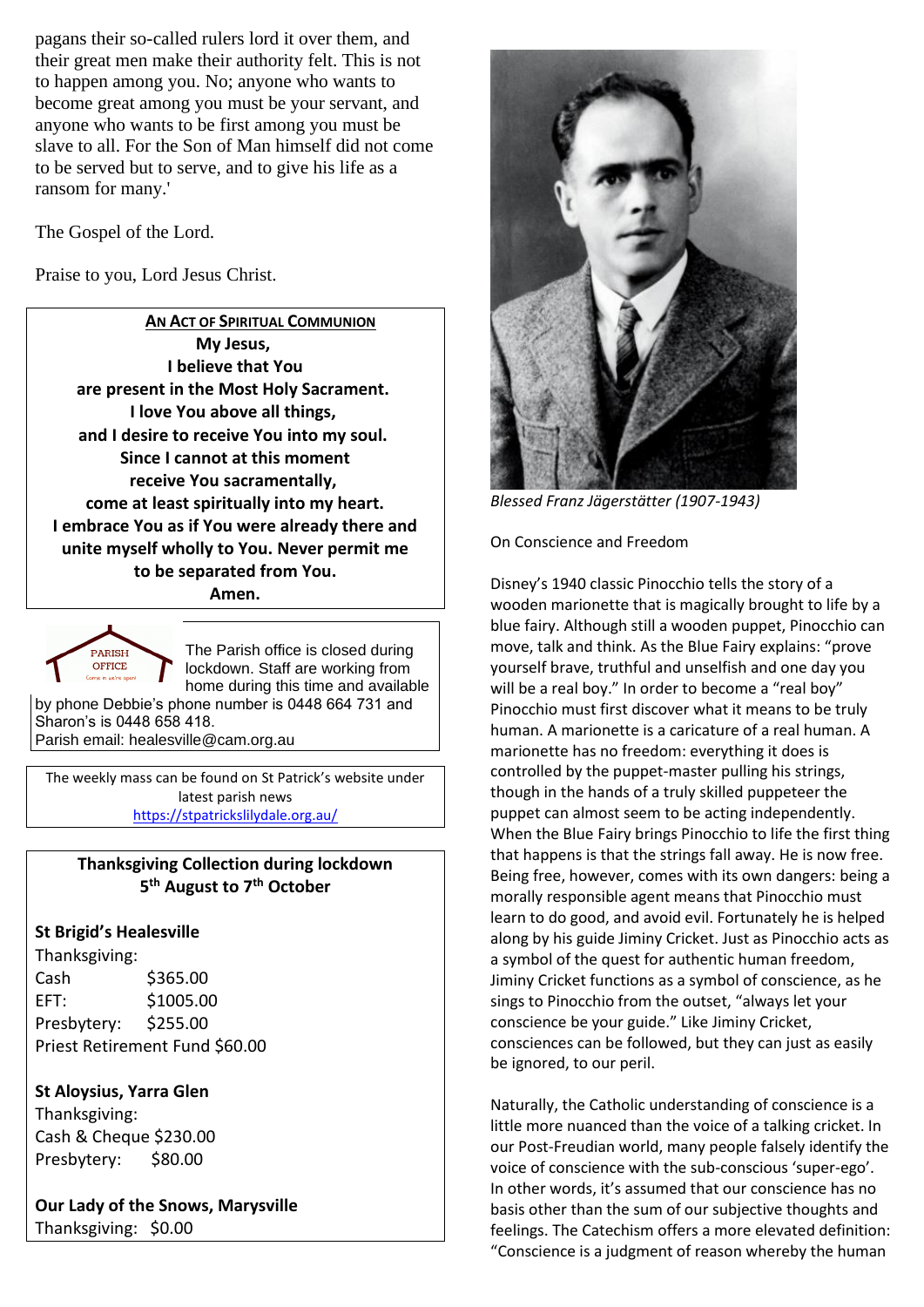person recognizes the moral quality of a concrete act that he is going to perform, is in the process of performing, or has already completed. In all he says and does, man is obliged to follow faithfully what he knows to be just and right. It is by the judgment of his conscience that man perceives and recognizes the prescriptions of the divine law" (CCC, 1778). The Second Vatican Council offers this profound description of conscience: "Deep within his conscience man discovers a law which he has not laid upon himself but which he must obey. Its voice, ever calling him to love and to do what is good and to avoid evil, sounds in his heart at the right moment. . . . For man has in his heart a law inscribed by God. . . . His conscience is man's most secret core and his sanctuary. There he is alone with God whose voice echoes in his depths." (Gaudium et spes, 16). As Vatican II makes clear, the moral imperative of a well-formed (or correct) conscience comes from God Himself. Following one's conscience is less a case of being 'true to oneself', and more a case of being faithful to God. As St John Henry Newman put it: "Conscience is a messenger of Him, who, both in nature and in grace, speaks to us behind a veil, and teaches and rules us by his representatives. Conscience is the aboriginal Vicar of Christ." (St John Henry Newman, "Letter to the Duke of Norfolk," V, in Certain Difficulties felt by Anglicans in Catholic Teaching II (London: Longmans Green, 1885), 248).

Conscience in the precise theological sense of the word can never condone what is objectively sinful, because God can never will us to do what is evil. Those who appeal to 'conscience' to justify their support for abortion, adultery, or other gravely immoral acts do so disingenuously. Hence one of the golden principles of Catholic moral theology is that the end can never justify the means. Conversely, one of the signs that we are acting in accord with a well-formed conscience is our willingness to suffer rather than act against the dictates of conscience. To do so would constitute a kind of spiritual death, an act of violence to our inner core. As the Catechism teaches: "Man has the right to act in conscience and in freedom so as personally to make moral decisions. He must not be forced to act contrary to his conscience. Nor must he be prevented from acting according to his conscience, especially in religious matters." (CCC, 1782).

The Church lacks no shortage of sublime witnesses to the primacy of conscience. One close to my own heart is Blessed Franz Jägerstätter, whose story was told in the 2019 film "A Hidden Life". Franz was an ordinary Austrian farmer and devout Catholic father of three. His saintly hidden life would have been unremarkable were it not for events completely outside his control, beginning with the Rise of Nazi Germany which annexed Austria in 1938. All Austrians were required by law to swear an oath of allegiance to Hitler. Virtually everyone did because even those Austrians who despised Hitler knew the consequences of not swearing the oath. Franz being a

devout man with a rare moral fibre, knew that he could not in good conscience swear an oath in God's name to a man and a regime he knew to be evil. He tried the path of avoidance for as long as he could but eventually he found himself trapped by the authorities and forced to explain himself. Even the friends and acquaintances of Franz did their best to put forward compelling reasons to swear the oath: 'think of your family', 'just say the words and don't mean it', 'think of the good you can do if you just go along with it', 'what difference will you make by not swearing?' What happened to Franz was a truly Christ-like Way of the Cross. He was systematically abandoned by his friends, became hated and ostracised by the villagers, was called an enemy and traitor to his homeland. After various threats he was eventually arrested, interrogated, beaten, and put in solitary confinement. He was tortured relentlessly in a bid to break his spirit and make him sign the oath. But he would not. On 9 August 1943 Franz Jägerstätter was executed by guillotine in the Brandenburg-Görden prison, Berlin, at the age of 36 for the crime of "treason".

Shortly before his death Franz Jägerstätter wrote: "If I must write… with my hands in chains, I find that much better than if my will were in chains. Neither prison nor chains nor sentence of death can rob a man of the faith and his free will. God gives so much strength that it is possible to bear any suffering…. People worry about the obligations of conscience as they concern my wife and children. But I cannot believe that, just because one has a wife and children, a man is free to offend God."

When one contrasts the life of Blessed Franz with the lives of the countless Nazi's who were press ganged into the war, one must ask: who was truly free? Those Nazi soldiers who surrendered their minds, their bodies and their souls to a diabolical regime had in many ways surrendered their humanity. They acted like lifeless wooden marionettes whose puppet masters compelled them to commit atrocity upon atrocity. When at the Nuremburg Trials the Nazi war criminals were eventually put on trial, one after another they repeated the same tired excuse: "We were just following orders." Nazi Germany happened for one solitary reason: the overwhelming majority of people were more inclined to do what was temporarily expedient rather than what was right. The result was a monstrous sea of inhumanity.

By contrast, Blessed Franz Jägerstätter took the hard, thorny, lonely path of a godly conscience. He showed himself to be truly "brave, truthful and unselfish" (as the Blue Fairy had put it) by following the dictates of his conscience and thereby demonstrated the magnificence of his humanity. His life shines with the radiance of an Alter Christus. Although by human reckoning Blessed Franz lost everything, he retained to the bitter end the interior freedom of a spotless conscience in a world that tried to make such a thing impossible. With eerie parallels to our own times we can see everywhere the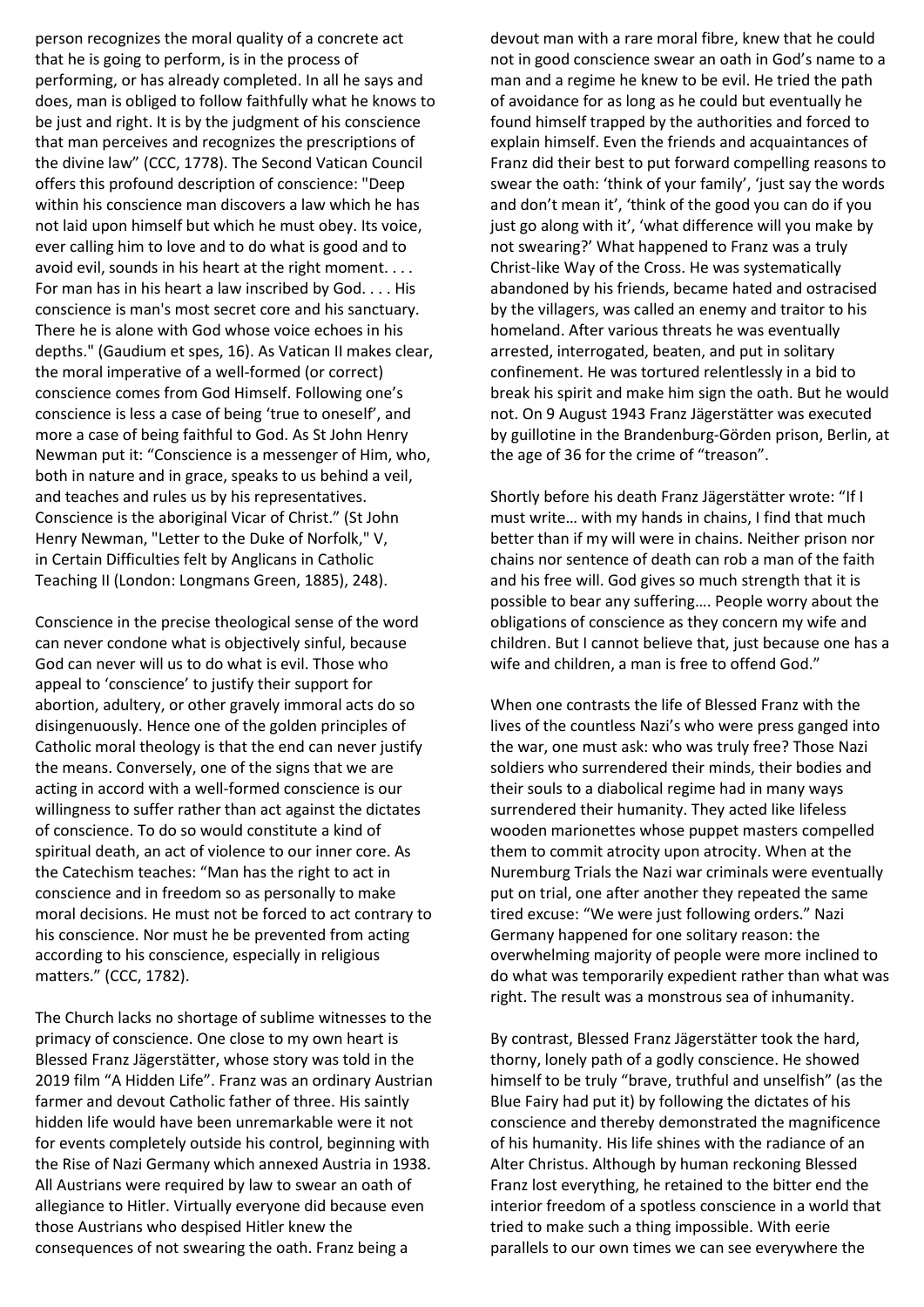rights to personal freedom and the individual conscience being completely steamrollered by a technocratic world of cancel-culture, compelled speech, and the rise of inexorable Government diktats issued in the name of "the greater good." Dare one ask: for the greater good of whom exactly? Assuredly not the millions of people about to lose livelihoods and careers, nor their families. When governments and institutions demand that the price of admission to society is the surrendering of the right to act in accord with the dictates of conscience, then make no mistake, we are headed for dark days.

Blessed Franz Jägerstätter, pray for us!

Yours in Christ, Fr Francis Denton

#### **Debbie's Thoughts**

Have you discovered anything new to enjoy during the past months? Many I speak to have reconnected with the perhaps-forgotten art of the afternoon stroll, or word games with friends over zoom. My neighbour is running a lending library from next to her letterbox, books appear and disappear daily! I have to admit to watching a bit of the old You Tube of late, whiling away the minutes with the wonders of the universe and the lives of surprising people from all over the globe. I watch live streams of the Aurora Borealis, the Northern Lights visible from Lapland, and volcanoes erupting in Iceland, La Palma and Hawaii. I can fly through clouds, contemplate the earth from space, or sink to the bottom of the ocean in a submersible with scientists who take me with them on their extraordinary adventures. It has taken a much slower pace to encourage me to find my wings through air, water, space and... With great thanks to God, I have been reminded of what an intricately balanced, magnificent place the earth is, nestled within a universe I can only suspect, and how blessed a generation we are to be able to take in limitless sights and sounds from our own lounge rooms through radio, television and the internet. I think of the big wide world 'out there', beyond my sight, and I feel encouraged to wonder, about all sorts of things. I often wonder what heaven will be like… the fullness of God, fullness that I cannot imagine yet. My small little heart wonders what I will find when my eyes finally open in death. Not scary, exciting! Home. God's earth is amazing, so when my potential is free to explode, where will he take me? In the mean time, when I stop to listen, I hear my children and my grandchildren who live with us chattering and clattering and I am reminded of the miracles that I can see, touch and hear every day.

There is a constant tension in our lives between reality we can touch, and reality that we can't. Through the internet, I can even participate in the miracle of the Mass from my own home, recorded somewhere 'out there' but available to me on my phone, 'right here'. I love to attend Mass outside in my garden, a rare privilege that would never have been necessary or even possible before our lives were changed last year. Heaven and earth collide amongst the living plants, no explosions, just peace I cannot help but feel as I sit in God's cathedral. Clouds of all textures and hues create a vaulted ceiling I can't touch, breezes and gales remind me of God's presence moving constantly and irresistibly through this world, unseen but

very real. I cherish Mass in the garden as perfection that touches me in a whole new way. There is an extraordinary beauty in hearing the familiar words of the Mass whilst taking in rain dripping from our wire balustrade, and noticing wet, grey fence palings contrasting with vibrant green plants climbing wherever they can get a foothold. Let's not get me started on Spiritual Communion! The world seems distant, and yet very close. For instance, I have carried with me in my contemplation the people of the Dandenongs who were belted by storms that are now just a memory, and the volunteers who jump in to help when needed, as I gaze at the free mulch the council produced from all those fallen trees. It now surrounds, protects and feeds the plants, worms, bugs, microbes and wildlife of our back yard. My list of things to notice while I pray goes on and on. No hymns in my online Mass today, only birds busily nesting, twigs in beaks, pausing occasionally to add their own songs to nature's choir, intertwining with other sounds in my neighbourhood to create early morning harmony. Truly beautiful, pure prayer.

Last week, aware of my busy household's clamour, I decided to search for a different peaceful spot to attend Mass. I took my phone to the cemetery, to sit near Dad's grave. It seemed right. I participated in Mass that day in the presence of the earthly remains of thousands of anonymous people who have now gone home to God, remembering the families who love them, and those they affected in living, positively and negatively. My prayers often mention 'those who most need your mercy', which may or may not apply. I don't need to know, because God does. He knows each name, each face. He created each person there as a conscious act of love, loved them in each moment they lived, and then called them to himself at the end of their days, by name. And then? I wonder again, such potential! God does indeed bring good from each disaster. At least for me, my Mass is physically no longer 'limited' to a pew, if it ever was. Such an unexpected gift.

# **PARISH PRAYER LIST**

#### **Recently Deceased:**

**Sick:** Babies Emmett, Noah Glen Christie, Tedi and Santi; Roman, Blake Smith, Trish Leahy, John Snell, Abby Sharp, Peter Munro, Megan, Bernie Jansen, Andrew Sharp, John, Glenn, Lyn Francis, Dorothy Barber, Fiona, Annie Preuss, Michelle Ryan, Damian, John, Alison, Heather, Julie Bates, Garry Dettman, Bradley Jordan, Jeanette Henkel, Richard Galbraith, Debbie Huby, Geoff Lucas, Sandra Donkin, Glen, Fred Bullas, Fred Coullas, Evie Gleeson, Indy Dawes, Rade Krstic, Megan Williams, Michael Wood, Jennie, Michael, Margo & Stephen Youngberry, Marie Hammond, John Mulholland, Rhiannon Days, Val Savitt, Ron Garland, Jaz Nueber, James Cooney, Robert, Mary & Gerard Bariola, Tilly Van der Zee, Lydia, Joyce Slattery, Lawrie Field, Annie, Bob Ireland, Val & Michael Christie, Ted & Peter Bowling, Natasha, Mia, James, Richard Adams, Mitchell & Wynn Wilson, Anne Bateman, Veronica Ireland, Wendy Turner (Ireland), Lauren, Brooke, Anthony, Laura Baosde Pinto, Michelle, Judy, Annette Fromholtz, John Wray.